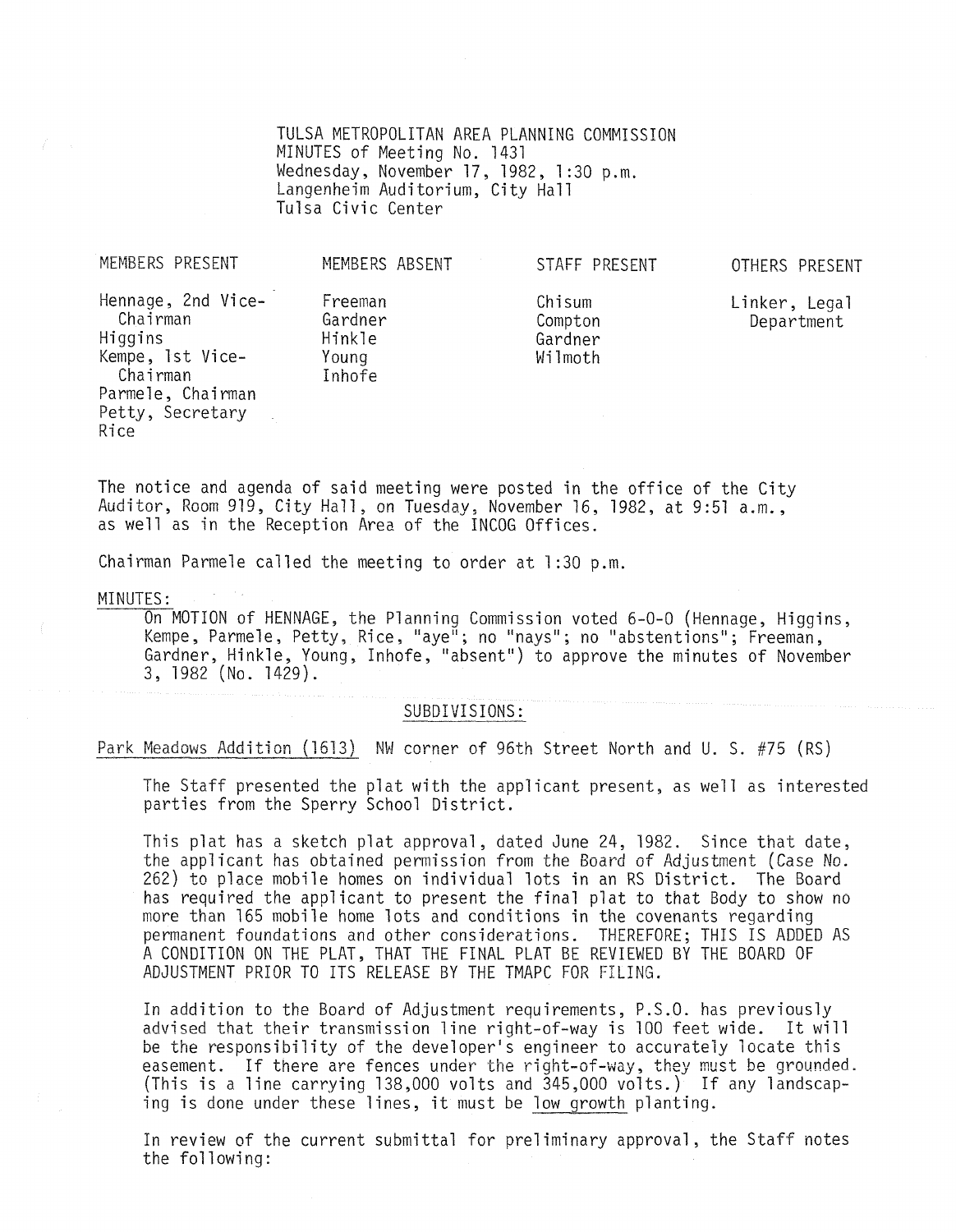## Park Meadows Addition (continued)

- (a) Since the area at the NW corner intersection of 96th Street and Highway #75 is not included in the legal description of the plat<br>and appears to have been purchased by the Highway Department, the applicant should determine if abutting access rights were purchased also. This will have a definite bearing on access points and the street that intersects 96th Street. If this is all existing right-of-way, then the extra right-of-way lines for 96th Street and the north/south street should be eliminated. Limits-of-no-access should be shown along the east boundary of the plat.
- (b) There are numerous omissions on the plat including street widths, corner radii, street names and dimensions of easements and building lines. On the other hand, the plat contains many more side lot bearings than are necessary. If the bearings are all the same within the block, only the end lots need have that information, or those lots that are not perpendicular to the street right-of-way or back lot lines.
- (c) The piat should contain standardized language for drainageways and their maintenance. Also, the language for maintenance of the sewage lagoon should meet the approval of the Health Department. These provisions should be separated from private deed restrictions within the covenants and not be subject to any expiration dates.

The Technical Advisory Committee and Staff recommended approval of the Preliminary Plat of Park Meadows Addition, subject to the conditions.

On MOTION of KEMPE, the Planning Commission voted 6-0-0 (Hennage, Higgins, Kempe, Parmele, Petty, Rice, "aye"; no "nays"; no "abstentions"; Freeman, Gardner, Hinkle, Young, Inhofe, "absent") to approve the Preliminary Plat for Park Meadows Addition, subject to the following conditions and BOA approval of the final plat:

- 1. Identify all streets and show corner radius of 25' or 3', as applicab1e. Identify the 1/2 section and 1/4 section corners for reference. Also change "Block 6 to Lot 10".
- 2. Dimension all utility easements. Show "Limits-of-no-access" along U. S. Highway #75. Also show access points for the commercial lot in accord with recommendations of the County Engineer. (Also see Staff comments above.)
- 3. Show 50' (100' from the centerline) building line on commercial lot, on 96th and a 25' building line on the side street.
- 4. Utility easements shall meet the approval of the utilities. Coordinate with the Subsurface Committee if underqround plant is planned. Show additional easements as required. Existing easements should be tied to, or related to property and/or lot lines.
- 5. Water plans shall be approved by Washington County RWD #3 prior to release of the final plat.

11 . 17 . 82 : 143l( 2 )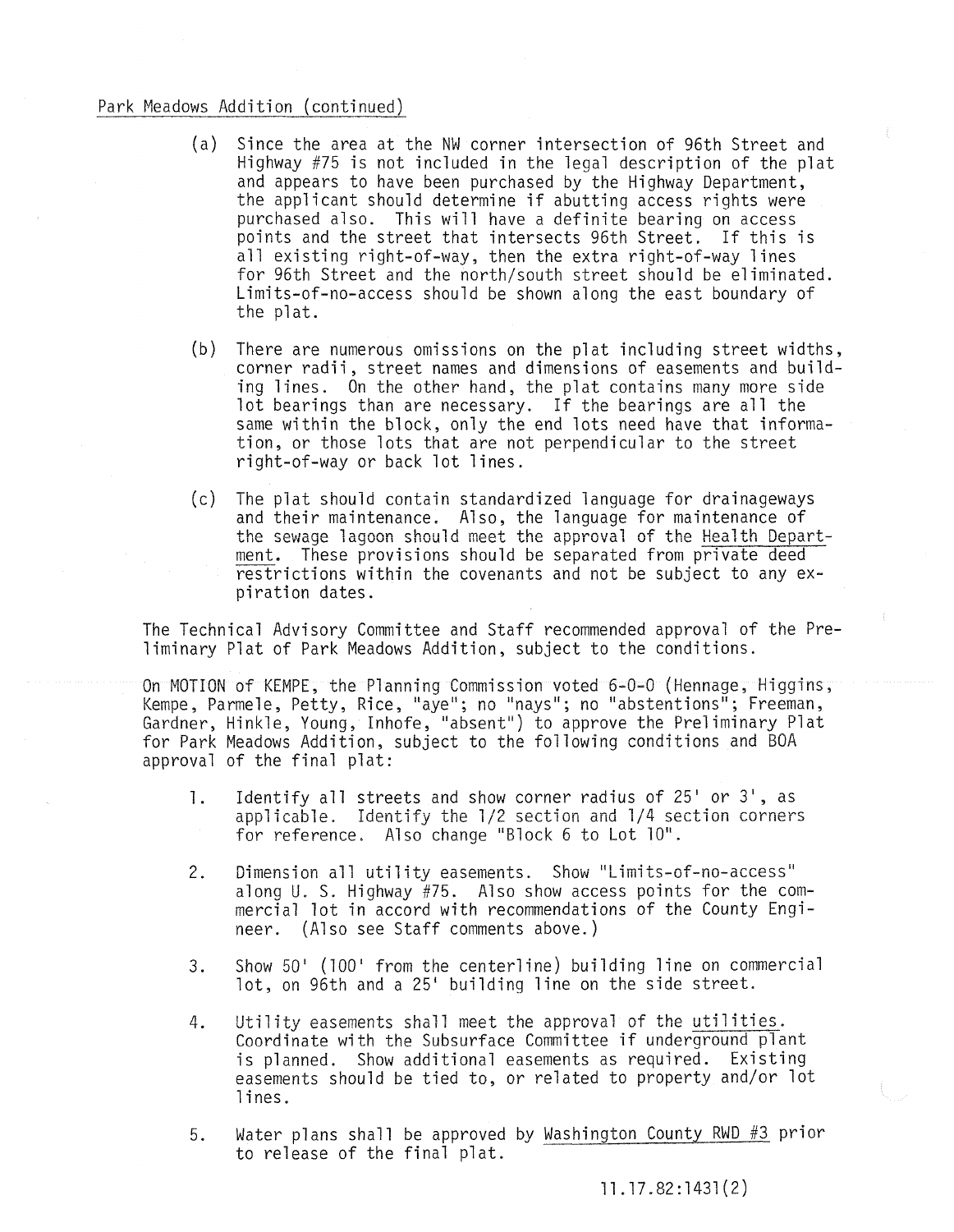## Park Meadows Addition (continued)

- 6. Paving and/or drainage plans shall be approved by the County Engineer, including storm drainage and detention design (and Earth Change Permit where applicable), subject to criteria approved by the County Commission. (Show drainage easements as required.)
- 7. Street names shall be approved by the County Engineer. Show on the plat as required.
- 8. All curve data shall be shown on the final plat where applicable. (Including corner radii.)
- 9. The method of sewage disposal and plans therefore, shall be approved by the City-County Health Department.
- 10. The method of water supply and plans therefore, shall be approved by the City-County Health Department.
- 11. The key or location map shall be complete. (Identify exterior streets and U. S. Highway #75.)
- 12. A Corporation Commission letter (or Certificate of Nondevelopment) shall be submitted concerning any oil and/or gas wells before the plat is released. (A building line shall be shown on the plat on any wells not officially plugged.)
- 13. A "letter of assurance" regarding installation of improvements shall be submitted prior to release of the final plat. (Including documents required under Section 3.6 (5) of the Subdivision Regulations.)
- 14. All (other) Subdivision Regulations shall be met prior to release of the final plat.

Columbia Place Addition (PUD #295) (3293) South of the SE corner of 51st Street and South Columbia Place (RD, RM-T)

The Staff presented the plat with the applicant represented by David Sanders.

NOTE: This plat had a "PUD Site Plan Review" by the Technical Advisory Committee, subject to conditions.

The Technical Advisory Committee and Staff recommended approval of the Preliminary Plat of Columbia Place Addition, subject to the conditions.

On MOTION of HENNAGE, the Planning Commission voted 6-0-0 (Hennage, Higgins, Kempe, Parmele, Petty, Rice, "aye"; no "nays"; no "abstentions"; Freeman, Gardner, Hinkle, Young, Inhofe, "absent") to approve the Preliminary Plat for Columbia Place Addition, subject to the following conditions:

1. Developer should provide adequate room for utility services and/or easements. (Some structures appear very close. Allow room for standard easements.)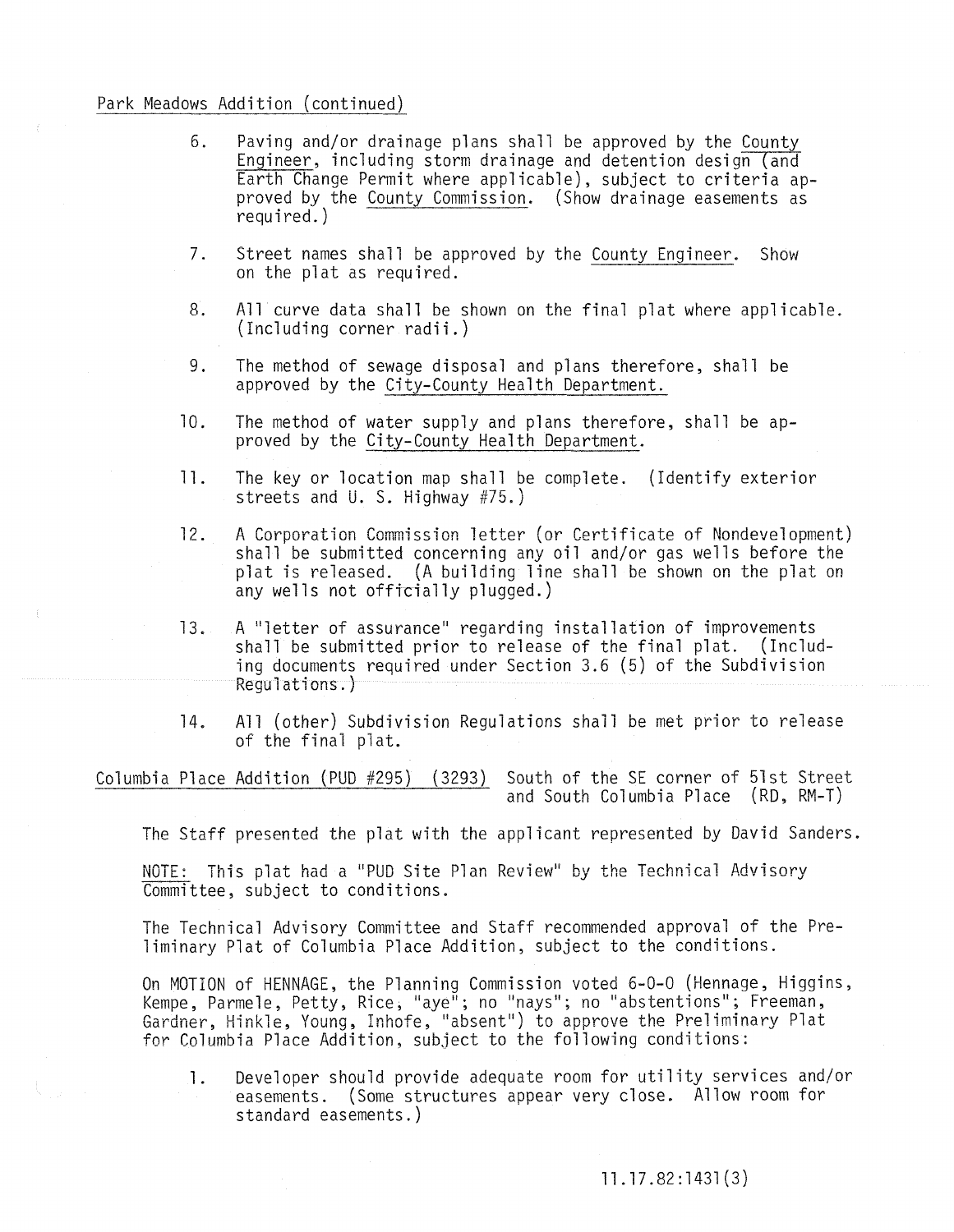## Columbia Place Addition (PUD #295) (continued)

- 2. Developer should assure himself that adequate room is provided for vehicles on the driveways as shown. (Including fire trucks, garbage trucks and emergency vehicles, as well as passenger cars.)
- 3. All conditions of PUD #295 shall be met prior to release of the final plat, including any applicable provisions in the covenants, or on the face of the plat. Include PUD approval date and references to Sections 1100-1170 of the Zoning Code, in the covenants.
- 4. Utility easements shall meet the approval of the utilities. Coordinate with the Subsurface Committee if underground plant is planned. Show additional easements as required. Existing easements should be tied to, or related to property and/or lot lines.
- 5. Water plans shall be approved by the Water and Sewer Department prior to release of the final plat.
- 6. Pavement repair within restricted water line easements as a result of water line repairs due to breaks and failures shall be borne by the owner of the lot(s).
- 7. A request for creation of a Sewer Improvement District shall be submitted to the Water and Sewer Department prior to release of the final plat.
- 8. A request for a Privately Financed Public Improvement (PFPI) shall be submitted to the City Engineer. (if required?)
- 9. Paving and/or drainage plans shall be approved by the City Engineer, including storm drainage and detention design (and Earth Change Permit where applicable), subject to criteria approved by the City Commission.
- 10. Street names shall be approved by the City Engineer. Show on plat as required, and not "private street".
- 11. All adjacent streets and/or widths thereof. should be shown on the final plat. (Show tie to 51st Street.)
- 12. The key or location map shall be complete. (Show Brittany Square)
- 13. Provide for maintenance of Lot 22 and describe its use; except if from building restrictions, etc.
- 14. A "letter of assurance" regarding installation of improvements<br>shall be submitted prior to release of the final plat. (Including documents required under Section 3.6 (5) of the Subdivision Regulations.)
- 15. All (other) Subdivision Regulations shall be met prior to the release of the final plat.

# 11. 17.82: 1431 (4)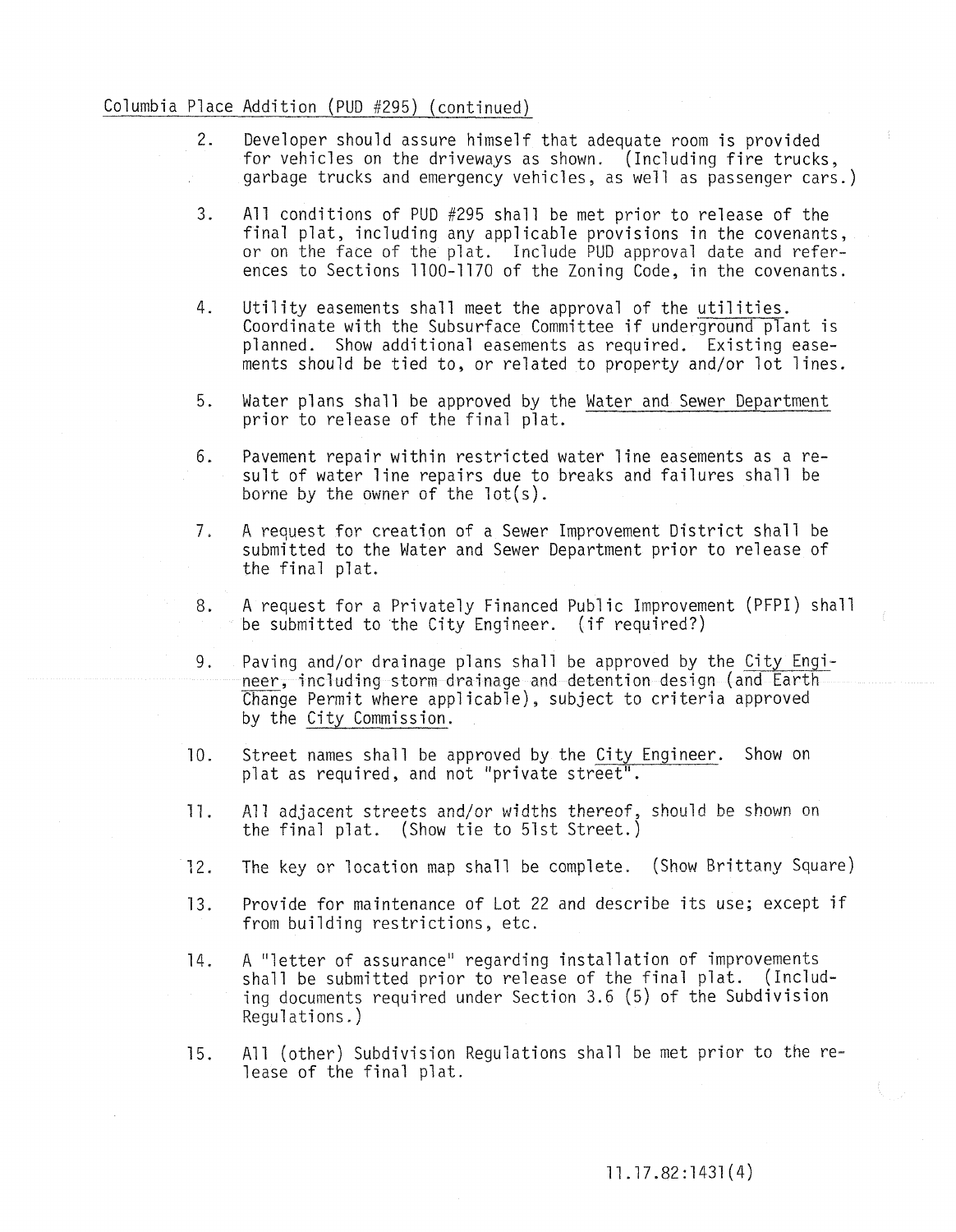Mill Creek Bridge Addition (PUD #294) (2283) 9500 Block of west side of South --------------------------------<br>(RS-3) Sheridan Road

The Staff presented the plat with the applicant represented by Dave Sanders of Sisemore Survey, as well as some of the adjacent homeowners in Mill Creek Pond Addition.

NOTE: This plat has a Sketch Plat approval, subject to conditions. It was noted that the Planning Commission had previously waived the Subdivision Regulations requiring conformance with the Major Street and Highway Plan as it pertains to PUD #294 and Mill Creek Bridge. The traffic Engineer recommended that 95th Place at Sheridan Road be shown as a cul-de-sac to allow better separation of street intersections on the arterial. (This was not a new recommendation, since this recommendation was also included in the previous review on August 18, 1982.) If this street is a cul-de-sac, then a restricted water line easement will also be needed.

The Technical Advisory Committee and Staff recommended approval of the Preliminary Plat of Mill Creek Bridge Addition (PUD #294), subject to the conditions.

On MOTION of KEMPE, the Planning Commission voted 6-0-0 (Hennage, Higgins, Kempe, Parmele, Petty, Rice, "aye"; no "nays"; no "abstentions"; Freeman, Gardner, Hinkle, Young, Inhofe, "absent") to approve the Preliminary Plat for Mill Creek Bridge Addition, subject to the following conditions:

- 1. All conditions of PUD #294 shall be met prior to release of the final plat, including any applicable provisions in the covenants, or on the face of the plat. Include PUD approval date and references to Sections 1100-1170 of the Zoning Code, in the covenants.
- 2. Utility easements shall meet the approval of the utilities. Coordinate with the Subsurface Committee if underground piant is planned. Show additional easements as required. Existing easements should be tied to, or related to property and/or lot lines. Provide easement rights in private street system.
- 3. Water plans shall be approved by the Water and Sewer Department prior to the release of the final plat.
- 4. Pavement repair within restricted water line easements as a result of water line repairs due to breaks and failures shall be borne by the owner of the 10t(s).
- 5. A request for creation of a Sewer Improvement District shall be submitted to the Water and Sewer Department prior to the release of the final plat. (RMUA approval required)
- 6. A request for a Privately Financed Public Improvement (PFPI) shall be submitted to the City Engineer.
- 7. Paving and/or drainage plans shall be approved by the City Engineer, including storm drainage and detention design (and Earth Change Permit where applicable), subject to criteria approved by the City Commission.
- 8. Show proposed expressway on location map.

11 . 17 . 82 : 1431 (5)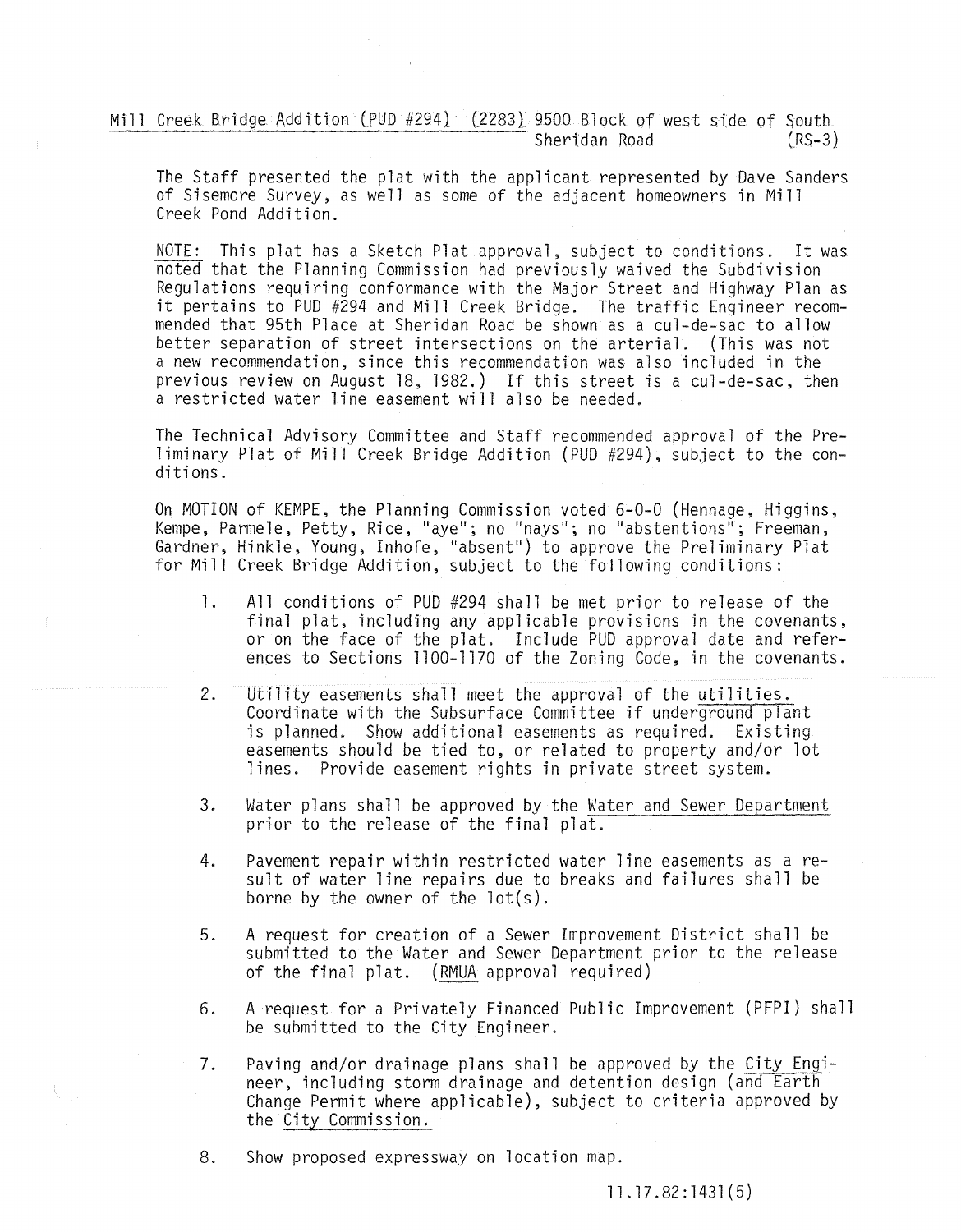- 9. A Corporation Commission letter (or Certificate of Nondevelopment) shall be submitted concerning any oil and/or gas wells before the plat is released. (A building line shall be on the plat on any wells not officially plugged.)
- 10. The restrictive covenants and deed of dedication shall be submitted for review with the preliminary plat. (Include subsurface provisions, dedications for storm water facilities and PUD information, as applicable.)
- 11. A "letter of assurance" regarding installation of improvements shall be submitted prior to release of the final plat. (Including documents required under Section 3.6 (5) of the Subdivision Regulations.)
- 12. All (other) Subdivision Regulations shall be met prior to release of the final plat.

Myrtlewood Addition (2883) 106th Street and South Louisville Avenue (RS-1)

The Staff presented the plat with the applicant not represented.

NOTE: This plat has a SKETCH PLAT approval, subject to conditions.

It should be clear what the "sub-lot" is and what it will be used for, (define or eliminate). The Staff preferred that it be eliminated, indicated it would be added to Lot 1.

The Technical Advisory Committee and Staff recommended approval of the Preliminary Plat of Myrtlewood Addition, subject to the conditions.

On MOTION of HENNAGE, the Planning Commission voted 6-0-0 (Hennage, Hinkle, Kempe, Parmele, Petty, Rice, "aye"; no "nays"; no "abstentions"; Freeman, Gardner, Hinkle, Young, Inhofe, "absent") to approve the Preliminary Plat of Myrtlewood Addition, subject to the following conditions:

- 1. Percolation test results should be furnished to the Health Department with preliminary plat. Furnish Health Department with calculations or square-footages on each lot.
- 2. Show a tie dimension to a 1/4 corner or dedicated street for references.
- 3. Utility easements shall meet the approval of the utilities.<br>Coordinate with the Subsurface Committee if underground plant is planned. Show additional easements as required. Existing easements should be tied to, or related to property and/or lot lines. (Show  $0.\mathbb{N}$ .G. easement on Louisville Avenue.)
- 4. Water plans shall be approved by the Water and Sewer Department prior to release of the final plat. (Water line will need to be tied throuqh to the east to 107th Street.)
- 5. Pavement repair within restricted water line easements as a result of water line repairs due to breaks and failures shall be borne by the owner of the lot(s).

11.17.82: 1431 (6)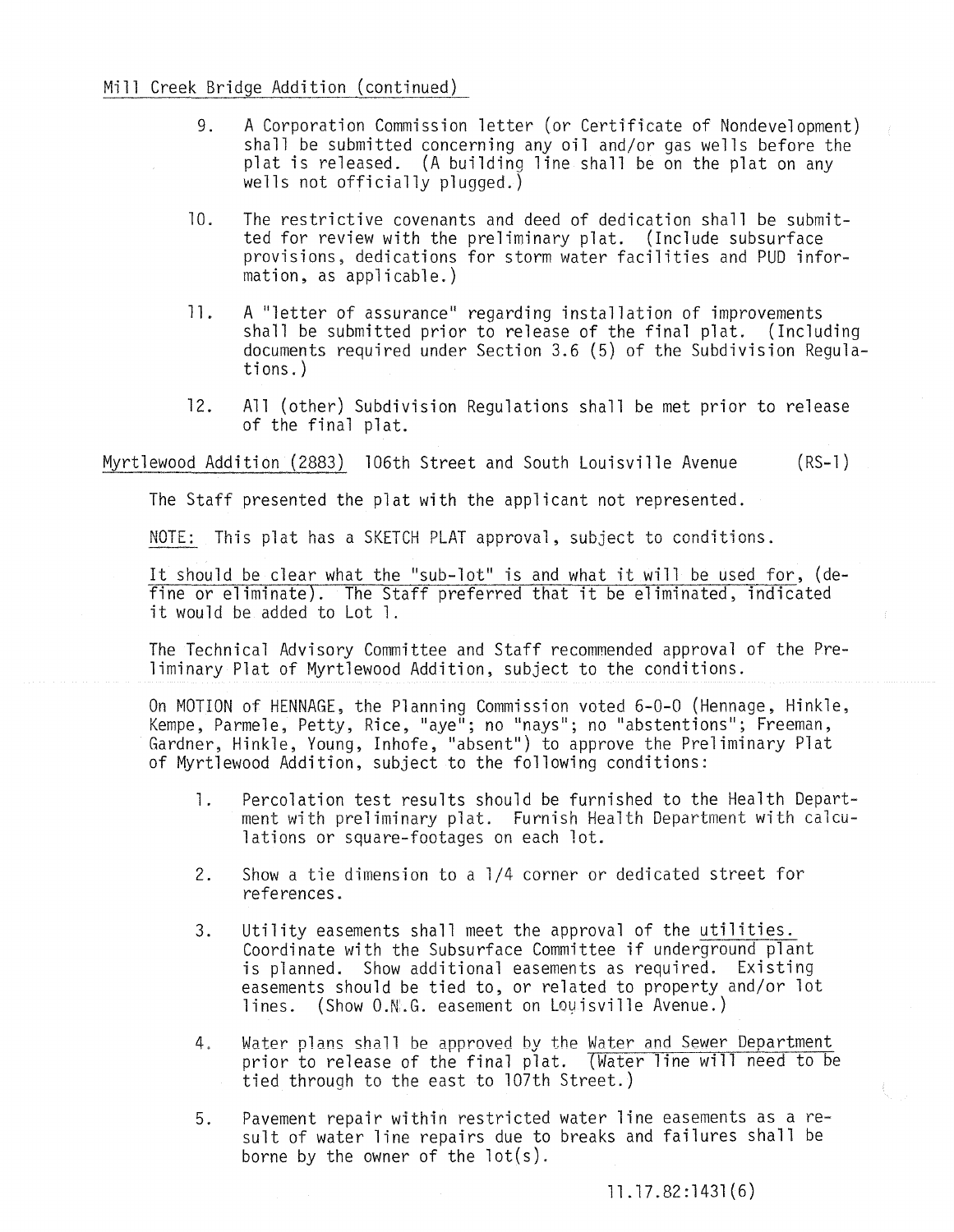- 6. A request for a Privately Financed Public Improvement (PFPI) shall be submitted to the City Engineer (if required).
- 7. Paving and/or drainage plans shall be approved by the City Engineer, including storm drainage and detention design  $\alpha$  and Earth Change Permit where applicable), subject to criteria approved by the City Commission. (Need on-site detention.)
- 8. Street names shall be approved by the City Engineer. Show as "private" with name on plat as required.
- 9. All curve data shall be shown on the final plat where applicable. (Including corner radii.)
- 10. The method of sewage disposal and plans therefore, shall be approved by the City-County Health Department.
- 11. The owner or owners shall provide the following information on sewage disposal system if it is to be privately operated on each lot: type, size, and general location. This information to be included in restrictive covenants.
- 12. The key or location map shall be complete. (Show this plat.)
- 13. A Corporation Commission letter (or Certificate of Nondevelopment) shall be submitted concerning any oil and/or gas wells before the plat is released. (A building line shall be shown on the plat on any wells not officially plugged.)
- 14. A "letter of assurance" regarding installation of improvements shall be submitted prior to release of the final plat. (Including documents required under Section 3.6 (5) of the Subdivision Regulations.)
- 15. All other Subdivision Regulations shall be met prior to release of the final plat.

Timber Springs Addition (983) West side of South Yale Avenue, South of 71st Street (OM)

The Staff presented the plat with the applicant not represented.

The Technical Advisory Committee and Staff recommended approval of the Preliminary Plat of Timber Springs Addition, subject to the conditions.

On MOTION of HIGGINS, the Planning Commission voted 6-0-0 (Hennage, Higgins, Kempe, Parmele, Petty, Rice, "aye"; no "nays"; no "abstentions"; Freeman, Gardner, Hinkle, Young, Inhofe, "absent") to approve the Preliminary Plat of Timber Springs Addition, subject to the following conditions:

1. Utility easements shall meet the approval of the utilities. Coordinate with the Subsurface Committee if underground plant is planned. Show additional easements as required.  $(17\frac{1}{2})$  on Yale) Existing easements should be tied to, or related to property and/or lot lines.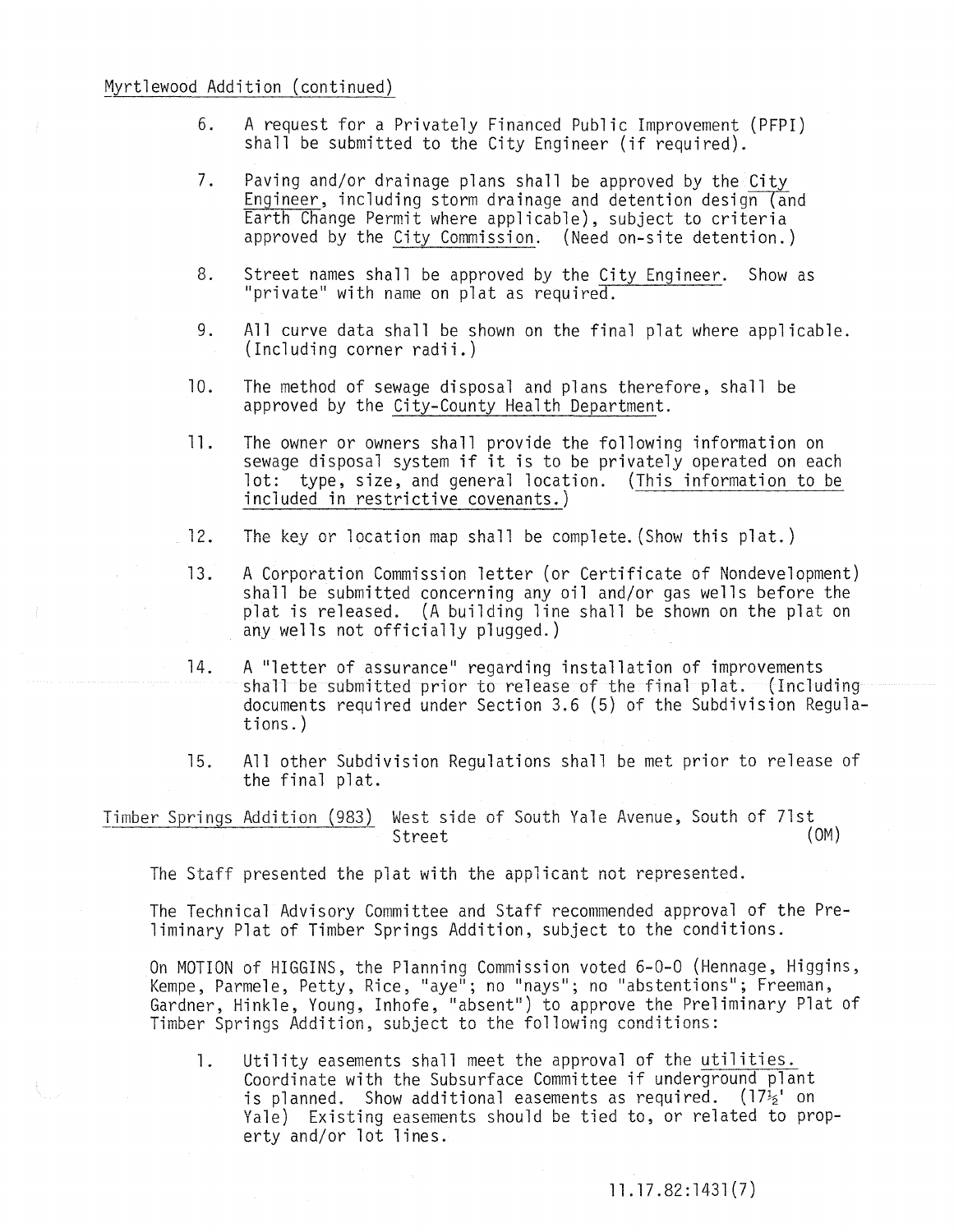## Timber Springs Addition (continued)

- 2. A request for creation of a Sewer Improvement District shall be submitted to the Water and Sewer Department prior to release of the final plat. (if required)
- 3. Paving and/or drainage plans shall be approved by the City Engineer, including storm drainage and detention design-[and Earth Change Permit where applicable), subject to criteria approved by the City Commission.
- 4. Access points shall be approved by the City and/or Traffic Engineer. (The north access is  $0.K.$  The south one needs to be relocated to avoid conflict with 73rd Street -- subject to review with the Traffic Engineer.)
- 5. Show tie dimension to section corner at 71st Street and Yale Ave.
- 6. It is recommended that the applicant and/or his engineer or developer coordinate with the Tulsa City-County Health Department for solid waste disposal, particularly during the construction phase and/or clearing of the project. Burning of solid waste is prohibited.
- 7. A Corporation Commission letter (or Certificate of Nondevelopment) shall be submitted concerning any oil and/or gas wells before the plat is released. (A building line shall be shown on the plat on any wells not officially plugged.)
- 8. A "letter of assurance" regarding installation of improvements shall be submitted prior to the release of the final plat. (Including documents required under Section 3.6 (5) of the Subdivision Regulations.)
- 9. All Subdivision Regulations shall be met prior to release of the final plat.

## For Final Approval and Release:

Lagniappe Inn (183) South side of East 61st Street, East of Memorial Drive (CS)

The Staff advised the Commission that all approval letters had been received and final approval and release was recommended.

On MOTION of KEMPE, the Planning Commission voted 6-0-0 (Hennage, Higgins, Kempe, Parmele, Petty, and Rice, "aye"; no "nays"; no "abstentions"; Gardner, Freeman, Hinkle, Young, and Inhofe, "absent") to approve the final plat of Lagniappe Inn and release same as having met all conditions of approval.

### LOT-SPLITS:

## For Ratification of Prior Approval:

L-15622 (2293) William E. Whitaker, Jr. & JoAnna 15623 (2194) Howard Good 15624 (1182) Johnnie E. & Nettie M. Robinson

11 . 17 . 82: 1431 (8)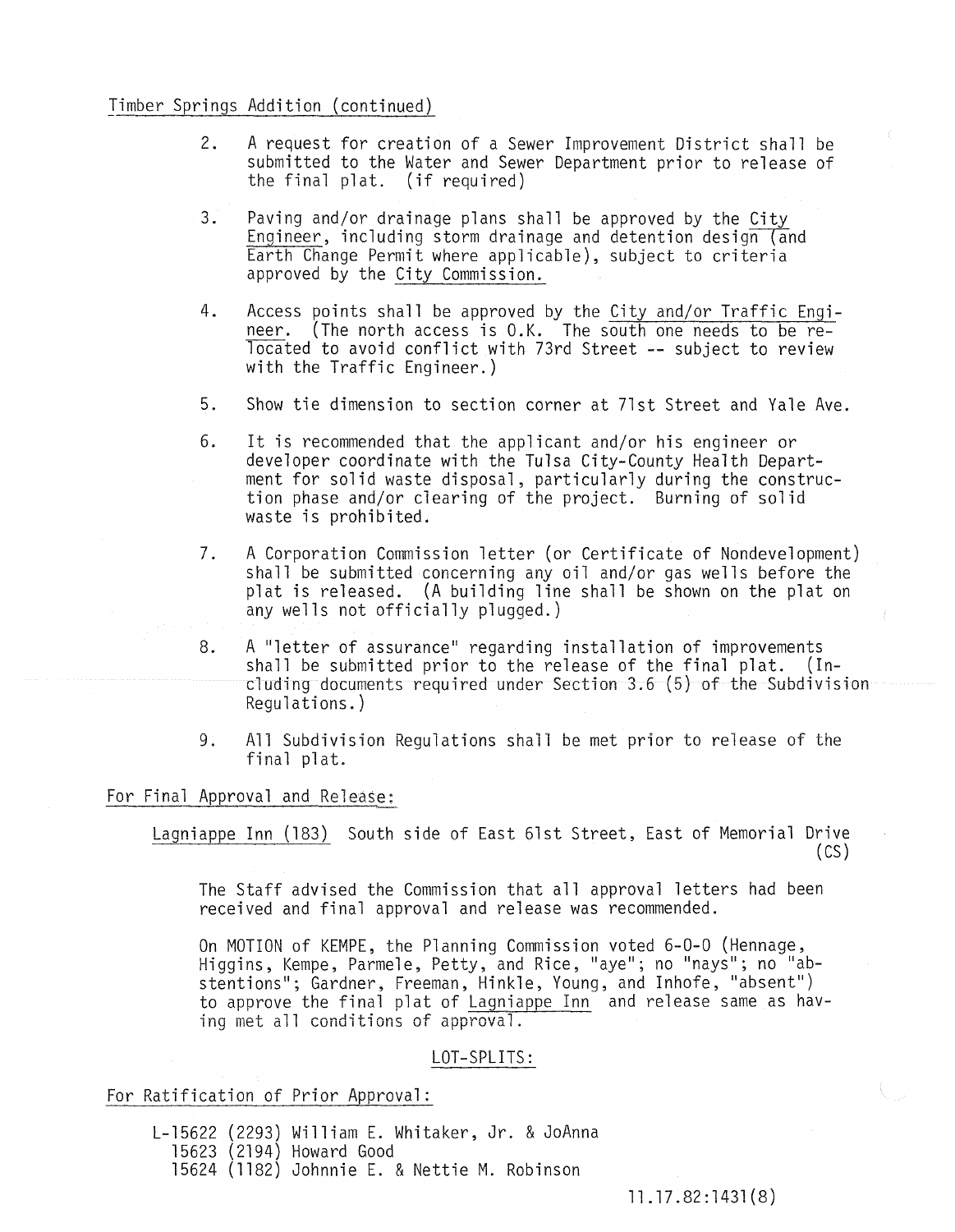L-15625 (1794) Michael C. Walter & Leo M. 15626 (2903) Floyd F. & Nina Cooper 15628 (1392) L & S Development Corp.

> On MOTION of HENNAGE, the Planning Commission voted 6-0-0 (Hennage, Higgins, Kempe, Parmele, Petty, Rice, "aye"; no "nays"; no "abstentions"; Freeman, Gardner, Hinkle, Young, Inhofe, "absent") that the approved lot-splits listed above be ratified.

Lot-Split For Waiver:

L-15609 Mary Lemons (3523) NW corner of l3lst Street North and North Memorial Drive

This is a request to split approximately five (5) acres into two (2) equal size tracts. Records indicate the south 30' has already been dedicated for East 131st Street North, but the necessary right-ofway on North Memorial is still needed. (Applicant has not requested waiver of the Major Street Plan requirement.) The Staff sees no objection to the split, but if the applicant would split this tract into east and west halves no waiver would even be necessary, since it would meet all Zoning and Subdivision Regulations, as well as providing a more usable shaped tract of land. Approval of the lots, as presented, will require both Health Department approval and Board of Adjustment approval. A split into east and west halves would only require Health Department's approval.

The Technical Advisory Committee and Staff recommended approval of L-15609, subject to the following conditions.

On MOTION of HIGGINS, the Planning Commission voted 6-0-0 (Hennage,<br>Higgins, Kempe, Parmele, Petty, Rice, "aye"; no "nays"; no "abstentions"; Freeman, Gardner, Hinkle, Young, Inhofe, "absent") to approve L-15609, subject to the following conditions:

- (a) Health Department's approval of septic systems for each lot, and,
- (b) Board of Adjustment approval of frontages of 135' and 165' in an AG District.

 $11.17.82:1431(9)$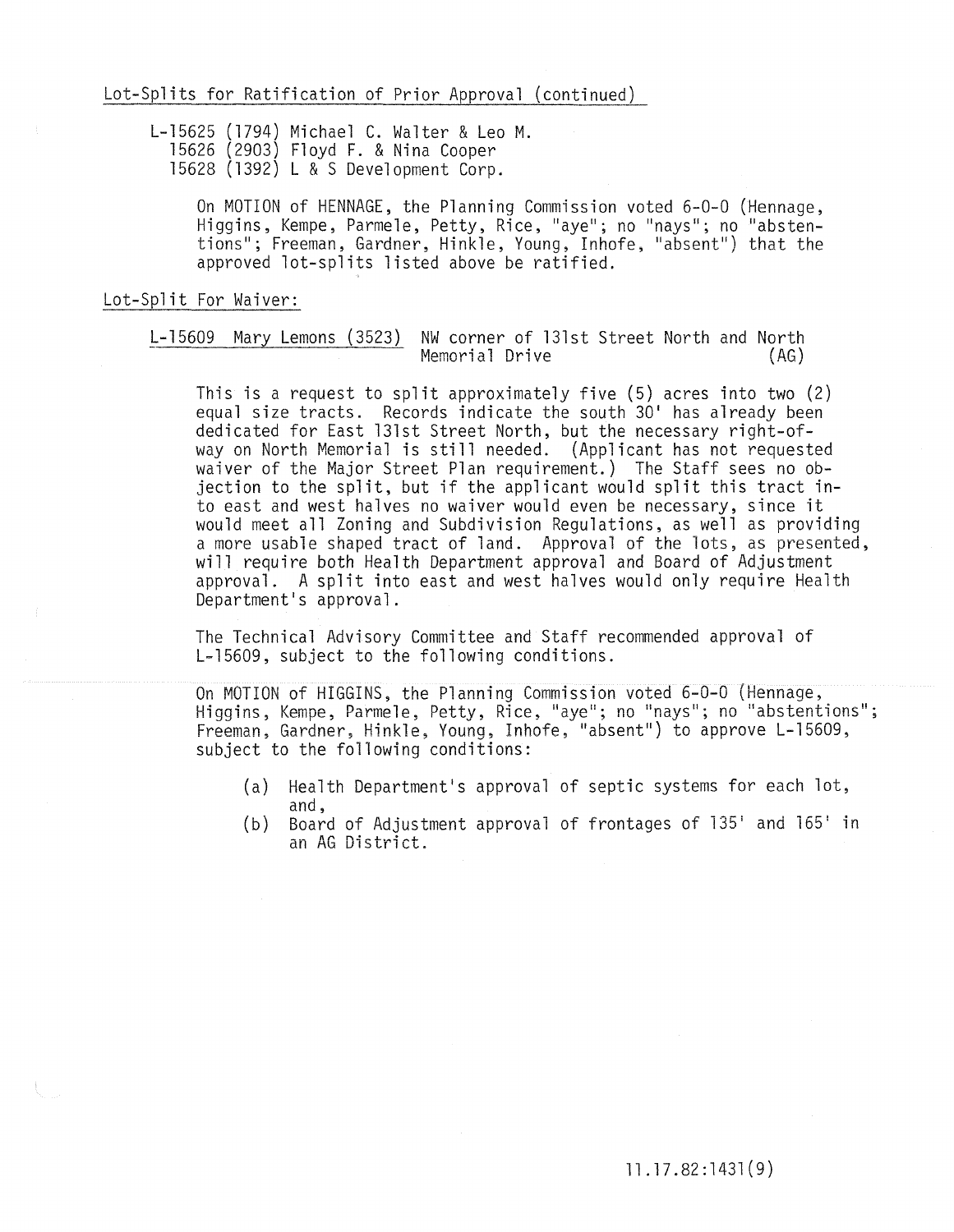$\label{eq:2.1} \mathcal{L}^{\mathcal{A}}_{\mathcal{A}}(\mathcal{A})=\mathcal{L}^{\mathcal{A}}_{\mathcal{A}}(\mathcal{A})=\mathcal{L}^{\mathcal{A}}_{\mathcal{A}}(\mathcal{A})=\mathcal{L}^{\mathcal{A}}_{\mathcal{A}}(\mathcal{A})=\mathcal{L}^{\mathcal{A}}_{\mathcal{A}}(\mathcal{A})=\mathcal{L}^{\mathcal{A}}_{\mathcal{A}}(\mathcal{A})=\mathcal{L}^{\mathcal{A}}_{\mathcal{A}}(\mathcal{A})=\mathcal{L}^{\mathcal{A}}_{\mathcal{A}}(\mathcal{A})=\mathcal$ 

 $\mathcal{A}_{\mathcal{A}}$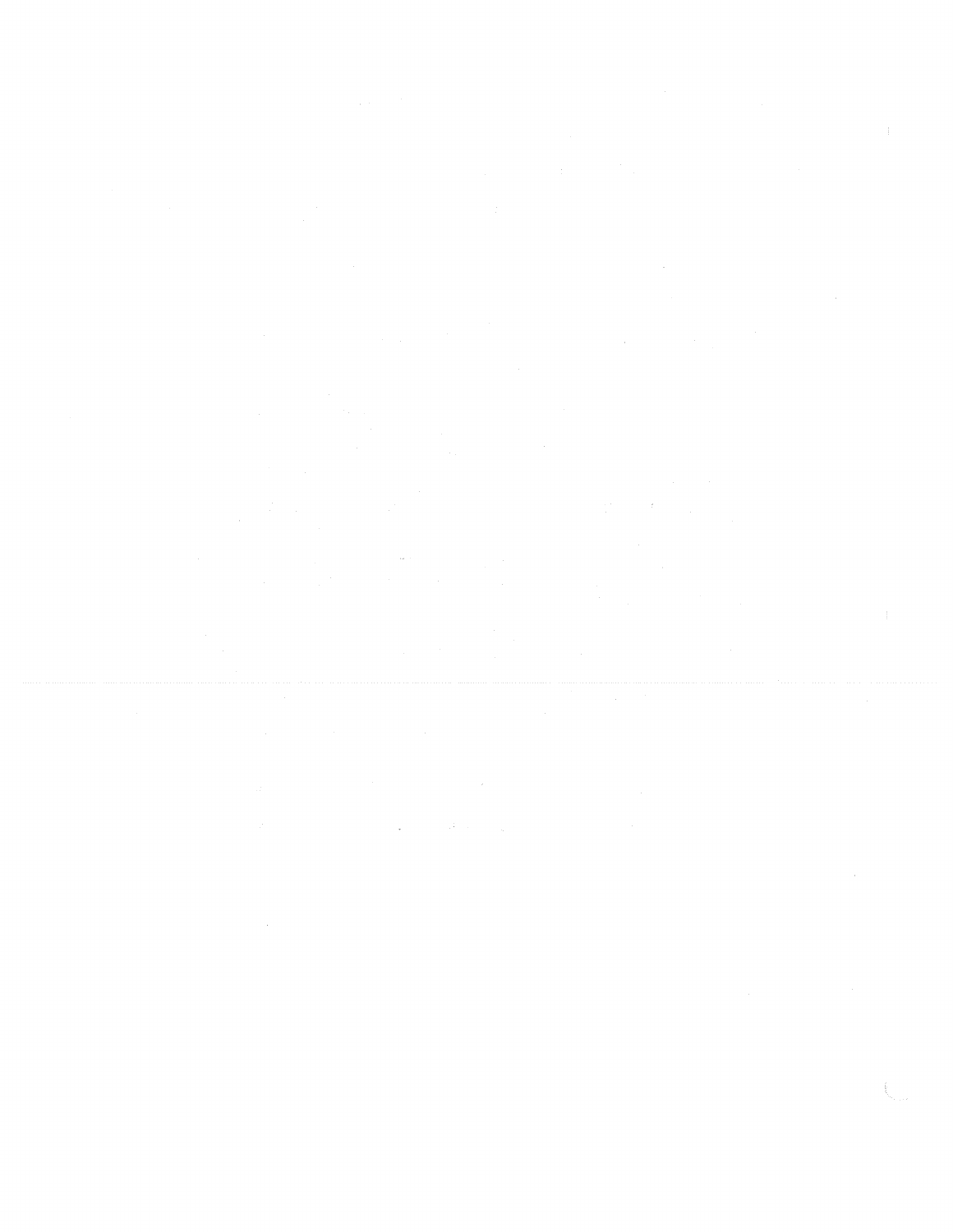## CONTINUED ZONING PUBLIC HEARING:

Application No. PUD 298 Present Zoning: (AG) Applicant: Bernier (Charles)<br>Location: 91st Street and Sou 91st Street and South 91st East Avenue

Date of Application: September 2, 1982 Date of Hearing: Size of Tract: November 17,1982 120 acres

Presentation to TMAPC by: Charles Norman Address: 909 Kennedy Building, Suite 1100

Phone: 583-7571

### Staff Recommendation:

The Planned Unit Development Number 298 is located north of 91st Street and halfway between South Memorial Drive and Mingo Road. It is approximately 120 acres in size, the TMAPC had recommended a combination of RD and RS-3 zoning, and the applicant is requesting the PUD supplemental zoning to allow for a variety of residential uses.

The Staff has reviewed the applicant's Outline Development Plan and find that the project can be developed without the requested RD zoning by using the RS-3 duplex exception bulk and area requirements. The Staff can support the increased density in this area under the duplex exception procedure for the following reasons:

- 
- 1. 1/4 of the section is devoted to a golf course.<br>2. A high percentage of the section is floodplain and nondevelopable.
- 3. A substantial portion of the subject property abuts a nonconforming business which would justify duplex zoning.

All of these physical factors will hold the densities in line with the Development Guidelines for a given mile section.

Therefore we would recommend approval of the project being developed under the RS-3 zoning given the following conditions:

- 1) That the applicant's Text and Plan be made conditions of approval, unless modified herein.
- 2) That the applicant follow through with RS-3 zoning on the entire tract.
- 3) General Development Standards:

|  | Gross Area:            |  |  | 120 acres |
|--|------------------------|--|--|-----------|
|  | Total Number of Units: |  |  | 924 units |

Minimum Livability Space: 53.03 acres

Permitted, but unused dwelling units within any tract may be transferred to Tracts I and II only, subject to TMAPC approval.

Sign for each development area shall be in accordance with Section 420.2 (d) (2).

4) Specific Development Standards:

#### TRACT I

| Land Area (Gross):<br>(Net): | 1,844,000 sq. ft. 42.33 acres<br>938,000 sq. ft. 21.53 acres |  |
|------------------------------|--------------------------------------------------------------|--|
|                              |                                                              |  |

11.17.82:1431(10)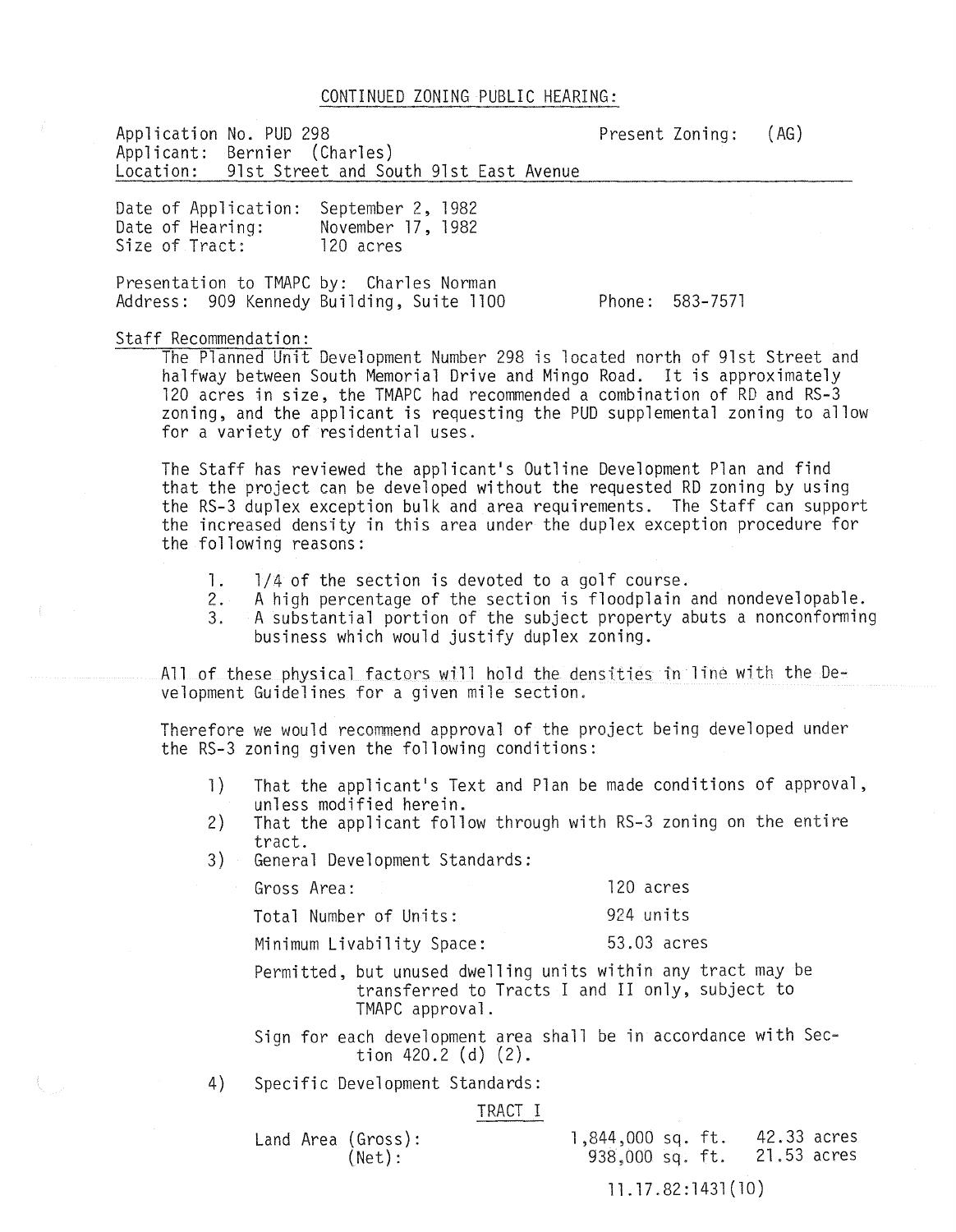Permitted Uses: Attached residential dwelling units and customary accessory uses such as off-street parking, pools, tennis courts, laundry and storage facilities, jogging paths, open space areas and drainageways. Maximum Number of Dwelling Units: 388 units Maximum Building Height: 35 ft. Off-Street Parking: As required by Use Unit #8. Perimeter Yards: As required in the RM-O District. Minimum Livability Space Per Dwelling Unit 600 sq. ft. Land Area (Gross): (Net) : TRACT II 850,000 sq. ft. 792,000 sq. ft. Permitted Uses: Attached residential dwellinq units and customary accessory uses such as off-street parking, pools, tennis courts, laundry and storage facilities, jogging paths, open space areas and drainageways. 19.51 acres 18.18 acres Maximum Number of Dwelling Units: 218 units\* Maximum Building Height: 35 ft. Off-Street Parking: As required by Use Unit #8. Perimeter Yards: As required in the RM-O District. Minimum Livability Space Per Dwelling Unit: 1,200 sq. ft. \*No building may contain more than eight (8) dwelling units. Land Area (Gross): (Net) : TRACT I II 1,364,000 sq. ft. <sup>1</sup>,184,000 sq. ft. Permitted Uses: Attached residential dwelling units and customary accessory uses such as off-street parking, pools, tennis courts, laundry and storage facilities, jogging paths, open space areas and drainageways. 31.31 acres 29.57 acres Maximum Number of Dwelling Units: 236 units\* Maximum Building Height: 35 ft. Off-Street Parking: As required by Use Unit #8. Perimeter Yards: As required in the RM-T District. Minimum Livability Space Per Dwelling Unit: 2,000 sq. ft. \*No building may contain more than six (6) dwelling units.

11 . 17.82: 1431 (11 )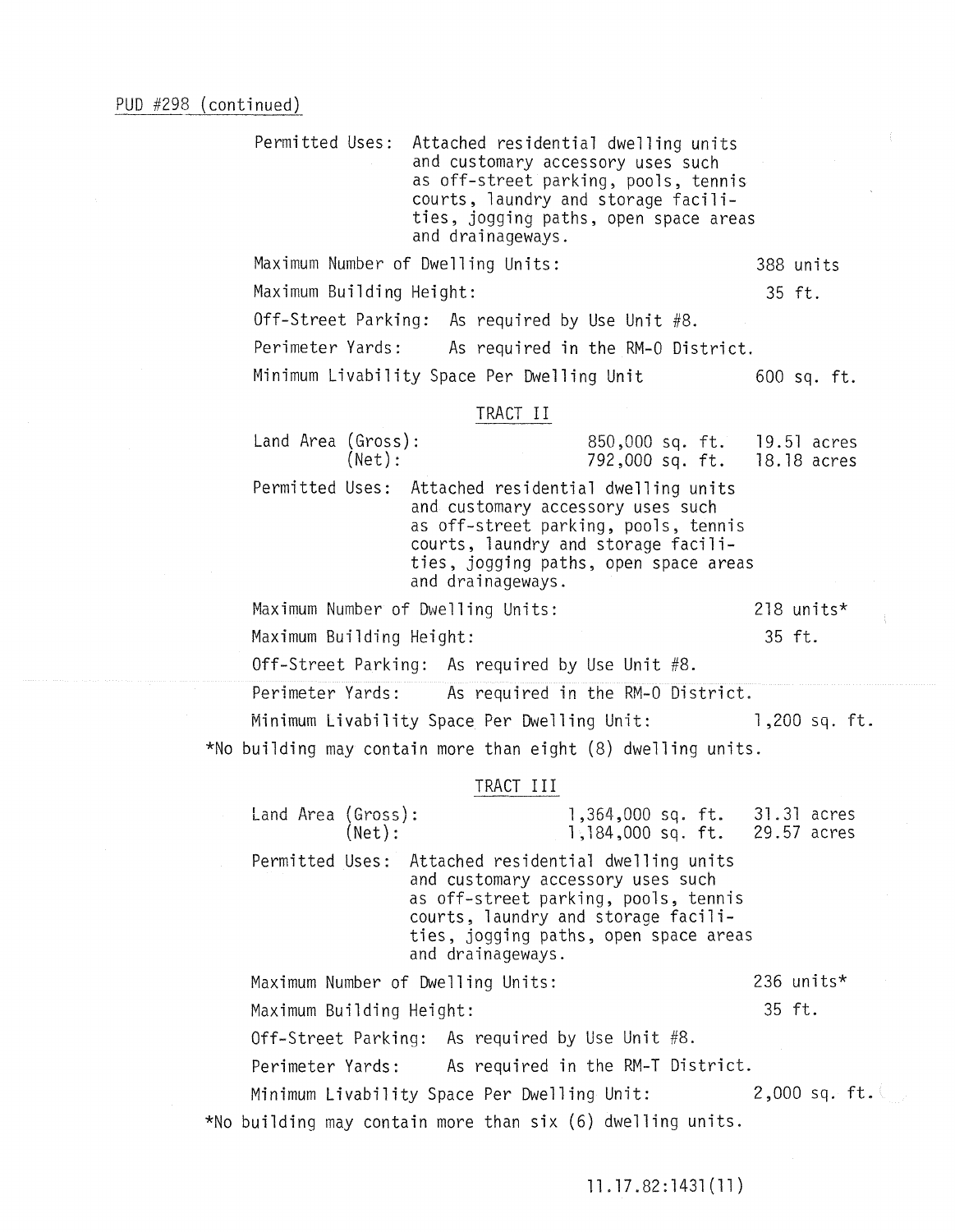TRACT IV

| Land Area (Gross):<br>(Net):                       | 1,169,200 sq. ft. 26.841 acres<br>897,200 sq. ft. 20.59 acres |  |  |  |  |
|----------------------------------------------------|---------------------------------------------------------------|--|--|--|--|
| Permitted Uses: Detached single-family residences. |                                                               |  |  |  |  |
| Maximum Number of Dwelling Units:                  | 82 units                                                      |  |  |  |  |
| Minimum Lot Size:                                  | 6,900 sq. ft.                                                 |  |  |  |  |
| Maximum Building Height:                           | 35 ft.                                                        |  |  |  |  |
| Off-Street Parking: As required by Use Unit #6.    |                                                               |  |  |  |  |
| Perimeter Yards: As required in the RS-3 District  |                                                               |  |  |  |  |
| Minimum Livability Space Per Dwelling Unit:        | 4,000 sq. ft.                                                 |  |  |  |  |

- 5) That no building permit shall be issued until a Detail Site Plan has been approved, by Development Tract.
- 6) That a Detail Landscape Plan be submitted to, and approved by the TMAPC prior to occupancy, by Development Tract.
- 7) That a Homeowner's Association be established now or in the future, if units are to be sold, to maintain all common areas, including drives and floodplain areas.
- 8) That no building permit shall be issued until the property has been included within a subdivision plat submitted to, and approved by TMAPC, and filed of record in the County Clerk's Office, **in**corporating within the restrictive covenants the PUD conditions of approval, making the City of Tulsa beneficiary to said covenants.

Applicant's Comments:

Mr. Charles Norman represented the applicant and had no objections to the the staff Recommendation. He will be amending zoning application Z-5758 during the hearing before the City Commission to delete the recommended 25 acres of duplex zoning which the Planning Commission previously recommended for approval, so the entire 120 acres would be zoned RS-3. By approaching the development program with an RS-3 duplex exception PUD, it is not necessary to zone any of the tract RD. This is a difficult tract to develop because there is 95 acres in the south-half that is within the floodplain and<br>several easements cross the tract. The parcels to be developed are truly isolated by major floodplains that he doubts will be crossed by bridges. **It is the intention to leave the floodplain area in a natural state with**  clearing of the underbrush only.

### Protestants: None.

TMAPC Action: 6 members present.

On MOTION of RICE, the Planning Commission voted 6-0-0 (Hennage, Higgins, Kempe, Parmele, Petty, Rice, "aye"; no "nays"; no "abstentions"; Freeman, Gardner, Hinkle, Young, Inhofe, "absent") to recommend to the Board of City Commissioners that the following described property be approved for PUD, subject to the conditions set out in the Staff Recommendation:

The NE/4 of the SW/4 and the W/2 of the SE/4 of Section 13, Township 18 North, Range 13 East, Tulsa, Tulsa County, Oklahoma.

 $11.17.82:1431(12)$